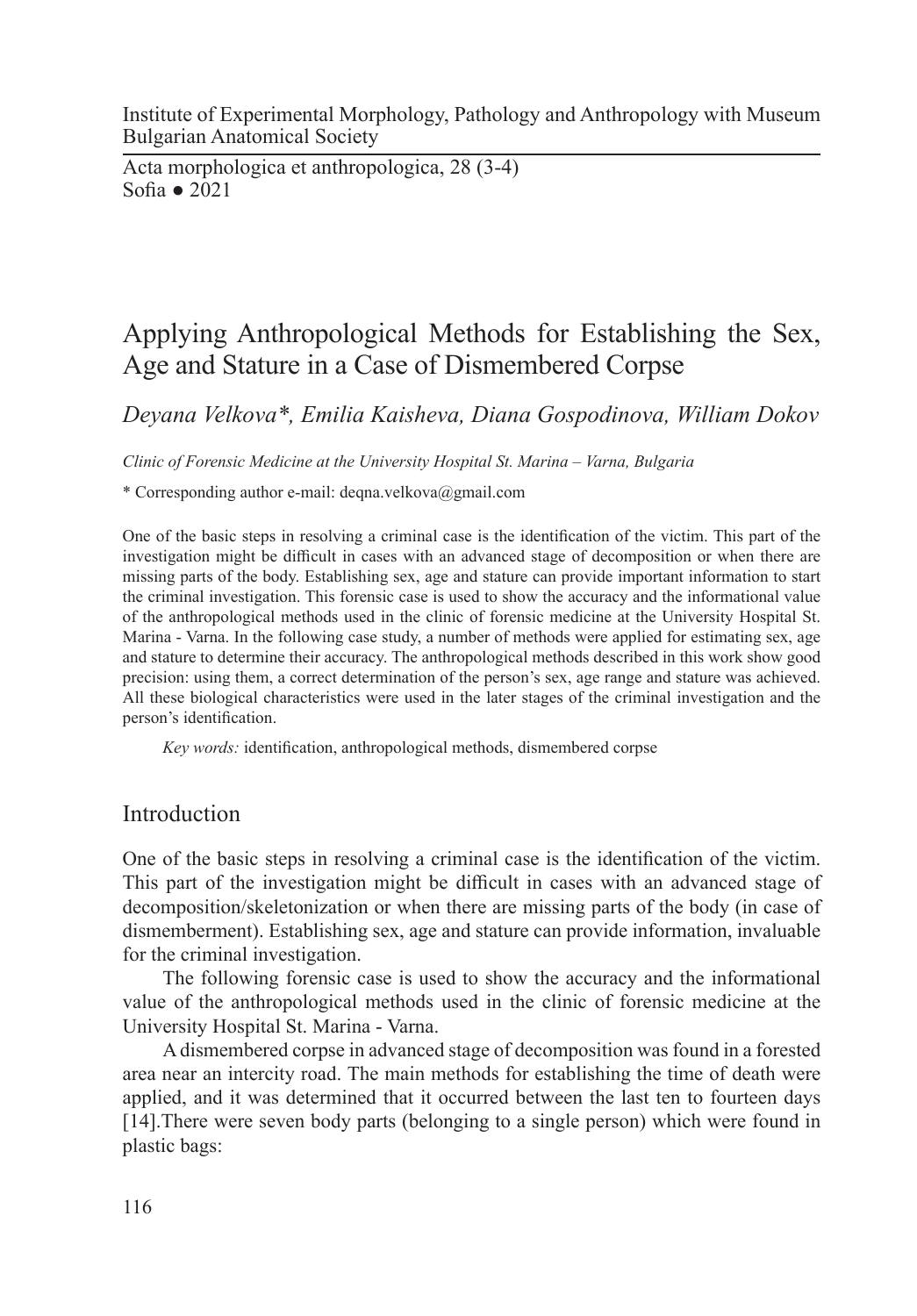Part 1 – thorax – from the seventh cervical vertebra to the fifth lumbar vertebra, including all of the ribs, sternum, left and right clavicle and left and right scapula. Part 2 – pelvis and the hips to the knees, including all pelvic bones and left and right femur.

Part 3 – right upper limb from the shoulder to the elbow, including only the right humerus.

Part 4 – right upper limb from the elbow to the hand, including radius, ulna and all of the hand bones.

Part 5 – left upper limb from the shoulder to the wrist, including the left humerus, radius and ulna.

Part 6 – right lower limb from the knee to the foot, including the right tibia, fibula and all of the foot bones.

Part 7 – left lower limb from the knee to the foot, including the left tibia, fibula and all of the foot bones.

Missing were, the head with the neck and the left hand. A month later, the police found a skull and three cervical vertebrae with some preserved soft tissue on them, belonging to the same person. The left hand and a part of the neck were never found. The identity of this corpse was later confirmed by DNA analysis.

In a case like this, one of the questions that we have to answer what is the identity of the person. DNA analysis is the most well-known and precise method for confirming identity, but its downside is that it is necessary to have comparative material from a supposed person of interest or his/hers blood relative. Acquiring such material can be a time-consuming process, and the police need information about the body, from the initial examination, to narrow the circle of potential subjects and continue the investigation. Forensic medicine experts focus on establishing the biological profile (sex, age and stature) and, if it is possible, some individual features of the person. Determining these characteristics is rarely problematic when the body is whole and well preserved. However, in the cases when the body is severely decomposed or dismembered or when only partial remains are found, the anthropological methods become invaluable for establishing the sex, age, and stature of the person.

### Materials and Methods

In this specific forensic case, during the autopsy, an external and internal examination of the body was performed. A detailed description of the traumatic injuries was made and the time of death was determined. The identification features were examined by applying a set of anthropological methods for estimation of sex, age and stature, also blood and tissue samples were set aside for subsequent DNA analysis. These methods are the standard techniques used at the clinic of forensic medicine at the University Hospital St. Marina – Varna, when determining identity and also examining skeletal remains.

*1. Sex* – When performing a forensic anthropological analysis, sex estimation is one of the first and most important steps [18]. We usually use metric and non-metric methods to determine sex. The non-metric method is based on the presence or degree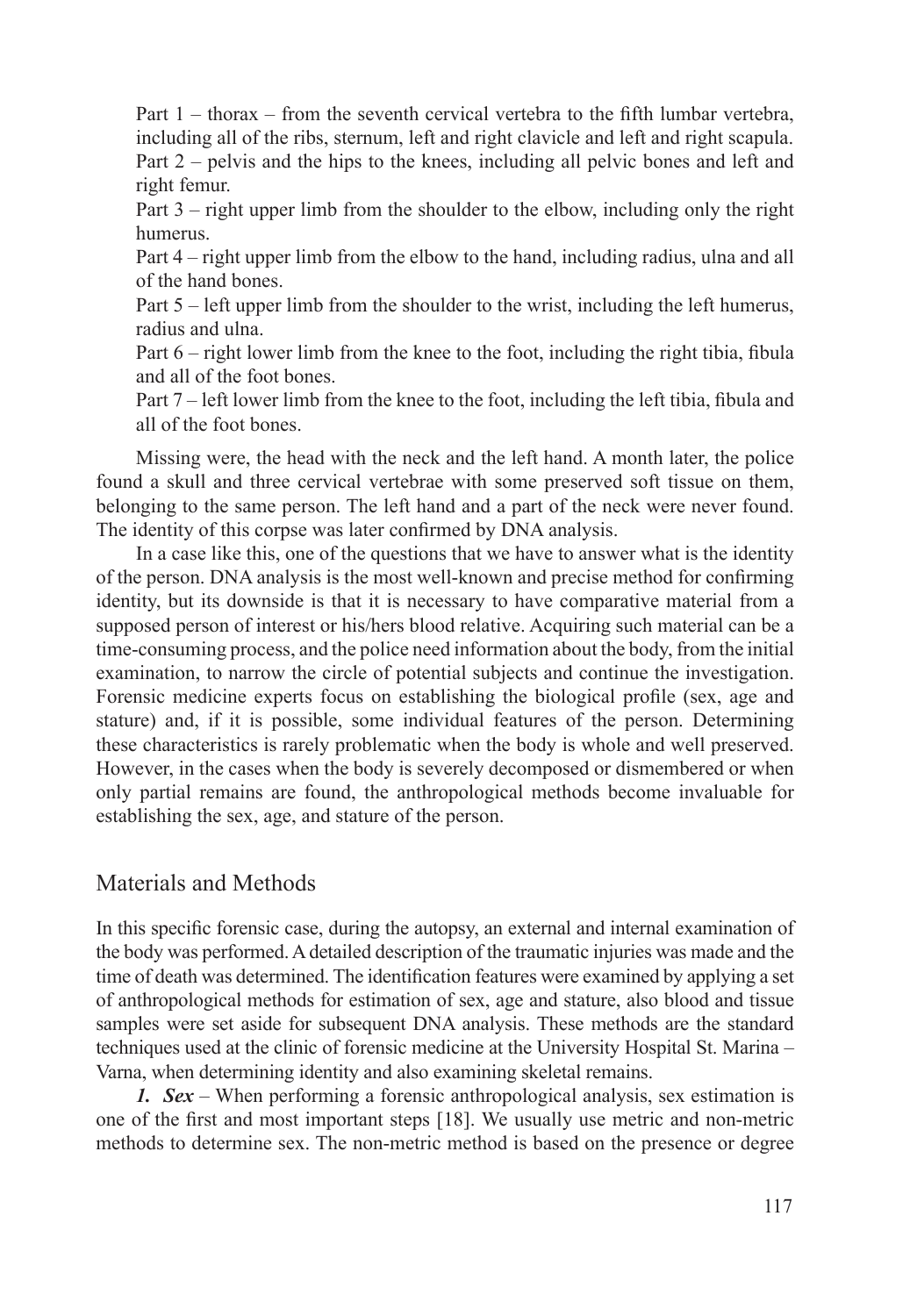of expression of sexually dimorphic traits. Nonmetric techniques for estimating sex are largely focused on the pelvis and cranium as bone conglomerates with well-defined signs of sexual dimorphism [7]. In our practice, we apply Walker`s logistics regression equations for sex estimation of the skull and Khaled's method for estimating the sex from the pelvis based on Phenice`s nonmetric traits and statistical methods [6, 21, 22]. The metric analysis is based on accurate measurements between specific landmarks of the bones. In our practice, we use a software called "Anthropolog" based on the anthropometric research of V. I. Pashkova and B. D. Reznikov [13,16]. This program analyzes 25 dimensions of the skull and classifies each of them as "definitely male/ female", "probably male/female" and "unidentified". At the end, the software classifies the sex of the examined skull as "male", "female" or "unidentified". The software "Anthropolog" contains other options not only for estimation of sex but for determining age and stature. The program can be accessed openly on the Internet [13, 16].

*2. Age* – In the case study of the dismembered corpse, age-at-death was identified based on cranial sutures closure, changes of the pubic symphyseal surface and the degenerative processes of the bones [4, 11, 13, 16, 17]. Тhe cranial suture assessment requires an observation of the stage of adhesion between the bones on the ectocranial and endocranial surface of the skull. The sutures on the ectocranial surface are rated on a scale between 0 and 4 and those on the endocranial surface between 0 and 3. Those findings were applied into the software "Anthropolog", which then yields separate results for the ectocranial and endocranial condition of the sutures [3, 4, 11, 13, 15, 16, 23]. The pubic symphyseal ageing is analysed using the Suchey-Brooks method with six stages of changes [2, 4, 17]. We always thoroughly check the condition of the bone tissue to search for degenerative processes, like osteoarthritis [4, 15].

*3. Stature* – We usually apply the method of Trotter and Gleser to estimate stature from long bones, but the software "Anthropolog" has an option to combine different methods for estimation the stature from the same bones.Тhe program's output shows a mean value of stature from every examined long bone [1, 5, 8, 9, 12, 19, 20, 23].

#### Results

The identity of the person was confirmed using comparative DNA analysis, consequently the actual biological characteristics were compared to the results gained using the above mentioned anthropological methods. The body belonged to a 66 years old, 178 cm tall male. The results are presented in **Table 1**.

The sex estimation methods show a perfect match. All methods, used separately and together, identify the person as male.

The suture adhesion on the ectocranial surface is indicative of a 59 years old person and the same suture on the endocranial surface shows full obliteration, which indicates a person over 65 years. The endocranial condition of the sutures is the only characteristic that roughly matches the person's actual age. The ectocranial condition is 6 years lower than the actual age. However, the adhesion on both surfaces shows a range between 59 and over 65 years, which roughly matches the actual age. The Suchey-Brooks method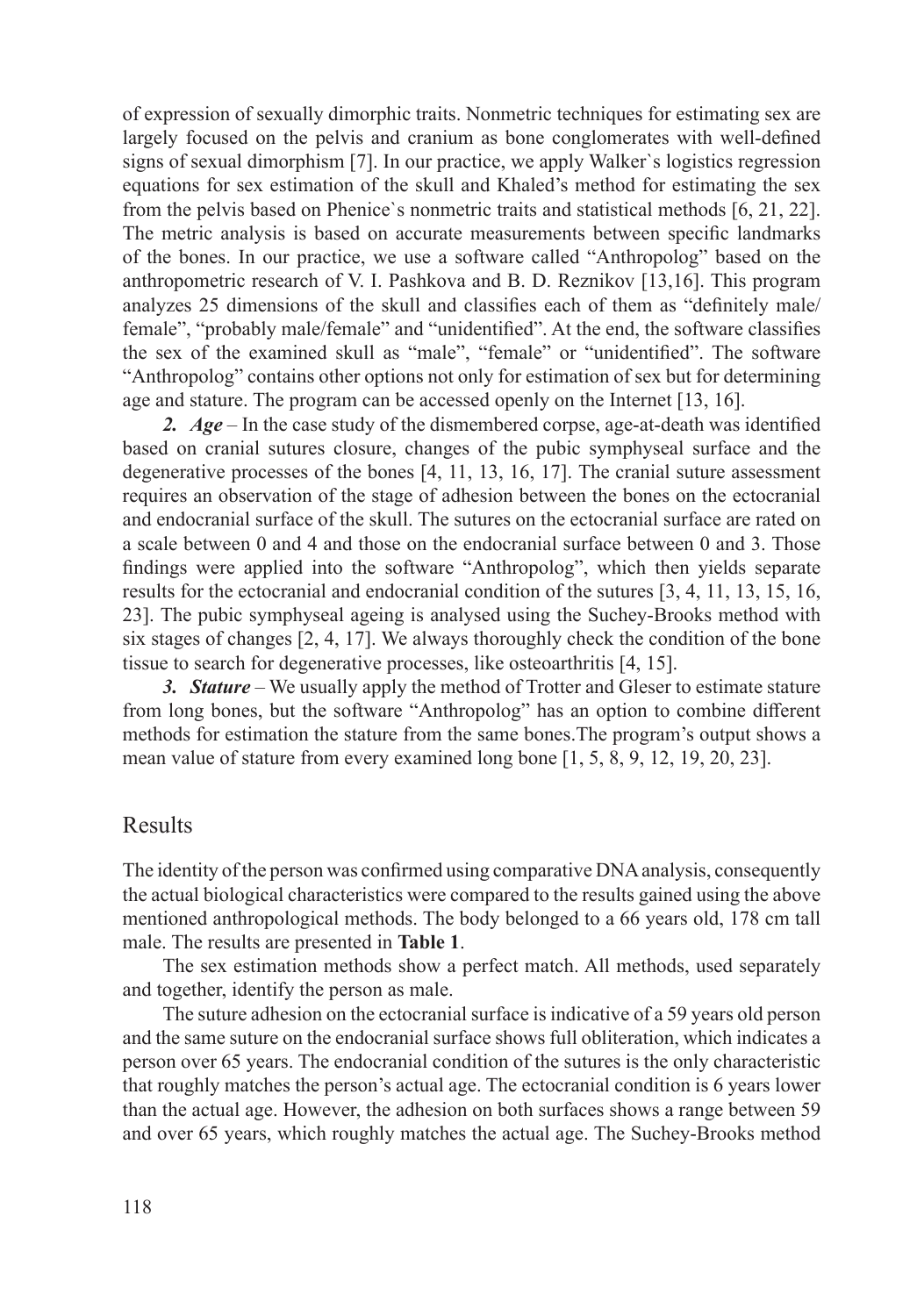shows the 6th phase of symphyseal surface change, which corresponds to a mean age of 61.2 years and a range of 34-86 years old. The mean value is nearly 5 years lower than the actual age. Despite being very wide, the 34-86 years range does include the person's actual age.

| Table 1. Comparison between the true biological characteristics, and the ones estimated using |  |  |  |  |
|-----------------------------------------------------------------------------------------------|--|--|--|--|
| anthropological methods.                                                                      |  |  |  |  |

| <b>Body</b><br>parts                                                                  | <b>Used Anthropological</b><br>method                                                                                                                           | Result gained using the<br>anthropological method                                                                                                                                    | <b>Actual biological</b><br>characteristics |  |
|---------------------------------------------------------------------------------------|-----------------------------------------------------------------------------------------------------------------------------------------------------------------|--------------------------------------------------------------------------------------------------------------------------------------------------------------------------------------|---------------------------------------------|--|
| Non-metric method for sex<br>estimation $-3$ to 5 score for<br>the different features |                                                                                                                                                                 | male                                                                                                                                                                                 |                                             |  |
| <b>Skull</b>                                                                          | Metric method for sex<br>estimation - definitely<br>male $-3$ ; probably male<br>$-15$ ; definitely female $-$<br>0; probably female $-3$ ;<br>unidentified - 4 | male                                                                                                                                                                                 | male                                        |  |
| <b>Pelvis</b>                                                                         | Non-metric method for sex<br>estimation $-2$ to 5 score for<br>the different features                                                                           | male                                                                                                                                                                                 |                                             |  |
| <b>Skull</b>                                                                          | Suture closure – score for<br>ectocranial surface $-3$ and<br>4; score for endocranial<br>surface $-3$ ;                                                        | 59 years<br>based on<br>ectocranial<br>adhesion:<br>>65 years based on endocranial<br>adhesion;                                                                                      | 66 years                                    |  |
| <b>Pelvis</b>                                                                         | Pubic symphyseal surface<br>changing - phase 6                                                                                                                  | Range 34-86,<br>mean 61.2years                                                                                                                                                       |                                             |  |
| Long<br><b>bones</b>                                                                  | Stature from long bones -<br>combined method:<br>Humerus - 359mm<br>$Ulna - 281$ mm<br>Radius $-265$ mm<br>$Femur - 475mm$<br>$Tibia - 393mm$<br>Fibula - 386mm | Average value between 173.83 cm.<br>and 179.04 cm.<br>Humerus - 178.75cm<br>Ulna $-178.22$ cm<br>Radius $-179.04$ cm<br>$Femur - 173.83cm$<br>Tibia $-175.45cm$<br>Fibula $-174.6cm$ | 178cm                                       |  |

The combined method for stature estimation returns an average value between 173.83 cm and 179.04 cm, which includes the person's actual stature (178cm.). In our practice we have noticed that the stature, determined based on the dimensions of the lower limb bones, is more accurate than the one determined based on the upper limb. In the present case however, the values from the humerus, ulna and radius are closer to the actual stature than the others long bones.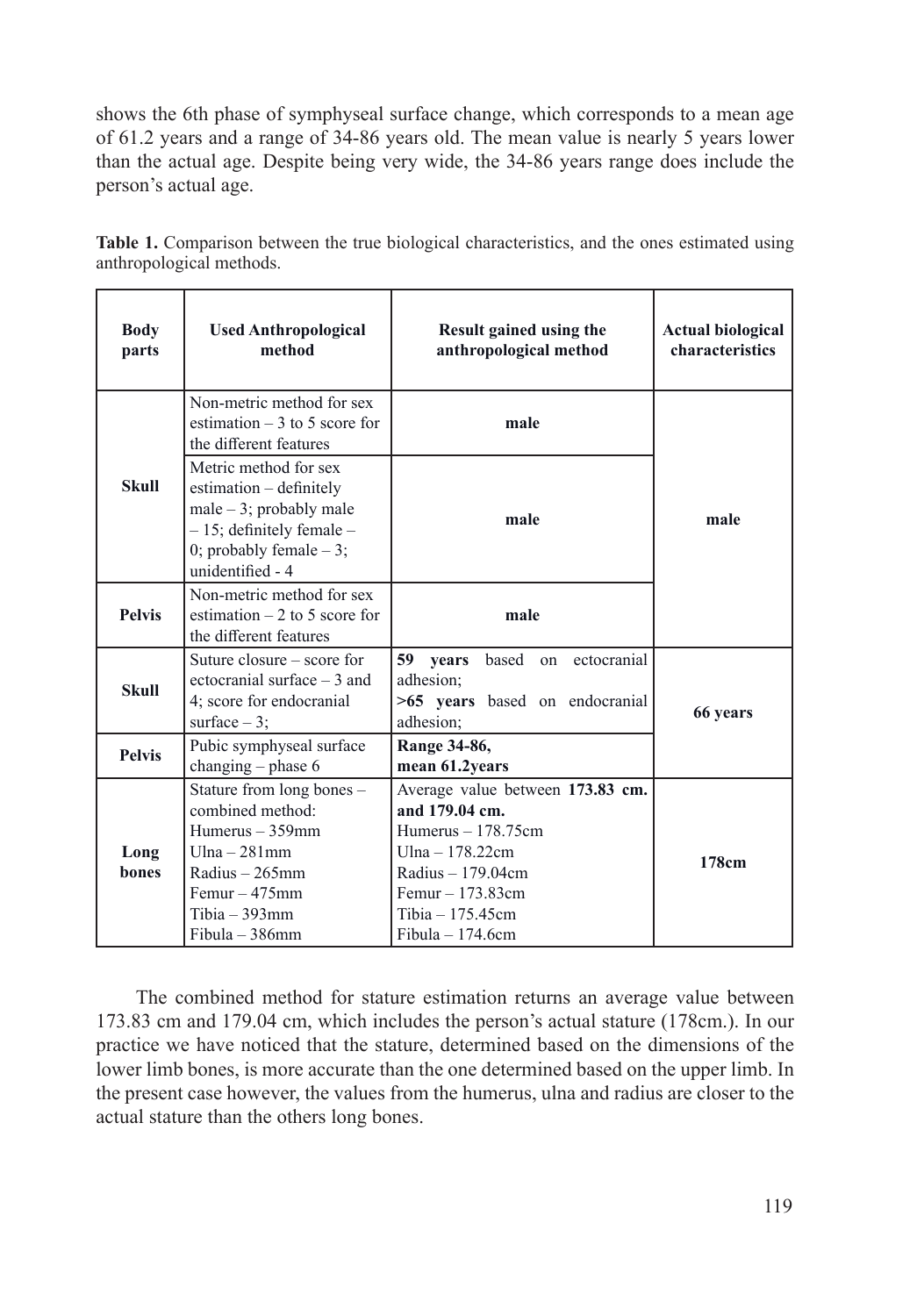### Conclusion

In this case study a set of anthropological methods for estimating sex, age and stature was applied with the aim to show their accuracy and informational value. Although this was a case of dismemberment, almost all bones of the human body were found, yet our focus was only on those parts, which showed a high degree of expression of the traits for sex, age and stature. In our practice we also use these anthropological methods in cases where only skeletal remains are found. These types of analyses are usually limited to the few available bones, such as the skull, some of the long bones, and parts of the pelvis, among others.

The methods for sex estimation yield accurate results, individually and when combined. In our usual practice, we always combine the results from the different methods for sex determination. Age estimation is the most challenging task when examining remains. The results of this study are indicative of the difficulty because neither method used here established the exact age. However, both methods helped determine the person's age range.

All long bones of the skeleton were used to determine the person's stature and compare the accuracy of each estimation. The results show that the estimations based of the upper limb are closest to the actual stature.

Overall, the anthropological methods described in this work show good precision: they correctly determined the person's sex, age range and stature. All these biological characteristics were used in the criminal investigation and the person's identification.

R e f e r e n c e s

- 1. **Alekseev, V. P.** Executive editor I. I. Gokhman Osteometry. Anthropological Research Methodology-Science, 1966, 44-50. [in Russian]
- 2. **Brooks, S., J. M. Suchey.** Skeletal age determination based on the os pubis: a comparison of the Acsfidi – Nemesk6ri and Suchey-Brooks methods. Human Evolution; 1990; 5(3), 227-238.
- 3. **Byers, S. N.** Introduction to Forensic Anthropology. Taylor & Francis; 2016, p.232-236.
- 4. **Christensen, A. M., N. V. Passalacqua, E. J. Bartelink.** Forensic Anthropology: Current Methods and Practice. Oxford ; San Diego, California: Academic Press; 2014, 199-222.
- 5. **Dupertuis, C. W., J. A. Hadden.** On the reconstruction of stature from long bones. Am. J. Phys. Anthropol.,**9**, 1951, 15-54.
- 6. **Klales, A. R., S. D. Ousley, J. M. Vollner.** A revised method of sexing the human innominate using Phenice's nonmetric traits and statistical methods. – Am. J. Phys. Anthropol., **149**, 2012, 104-114.
- 7. **Lewis, C. J., H. M.Garvin.** Reliability of the Walker Cranial Nonmetric Method and Implications for Sex Estimation. – J. Forensic Sci.,**61**, 2016, 743-751.
- 8. **Lorke, D., H. Munzener, E. Walter.** Reconstruction of the body size of a person from the long limb bones. – Dtschz. total judicial Med., 1953, 42. [in German]
- 9. **Manouvrier, L.** Determination of size from the large bones of the limbs. Mem Soc. Anthropol. Paris, 1893; 4: 347-402. [in French]
- 10. **Martin, R.** A short guide to anthropometric measurements. State Medical Institute, 1929, 74-78. [in Russian]
- 11. **Meindl, R., C. Lovejoy.** Ectocranial suture closure: A revised method for the determination of skeletal age at death based on the lateral-anterior sutures. – Am. J. Phys. Anthropol., **68**, 1985, 57-66.